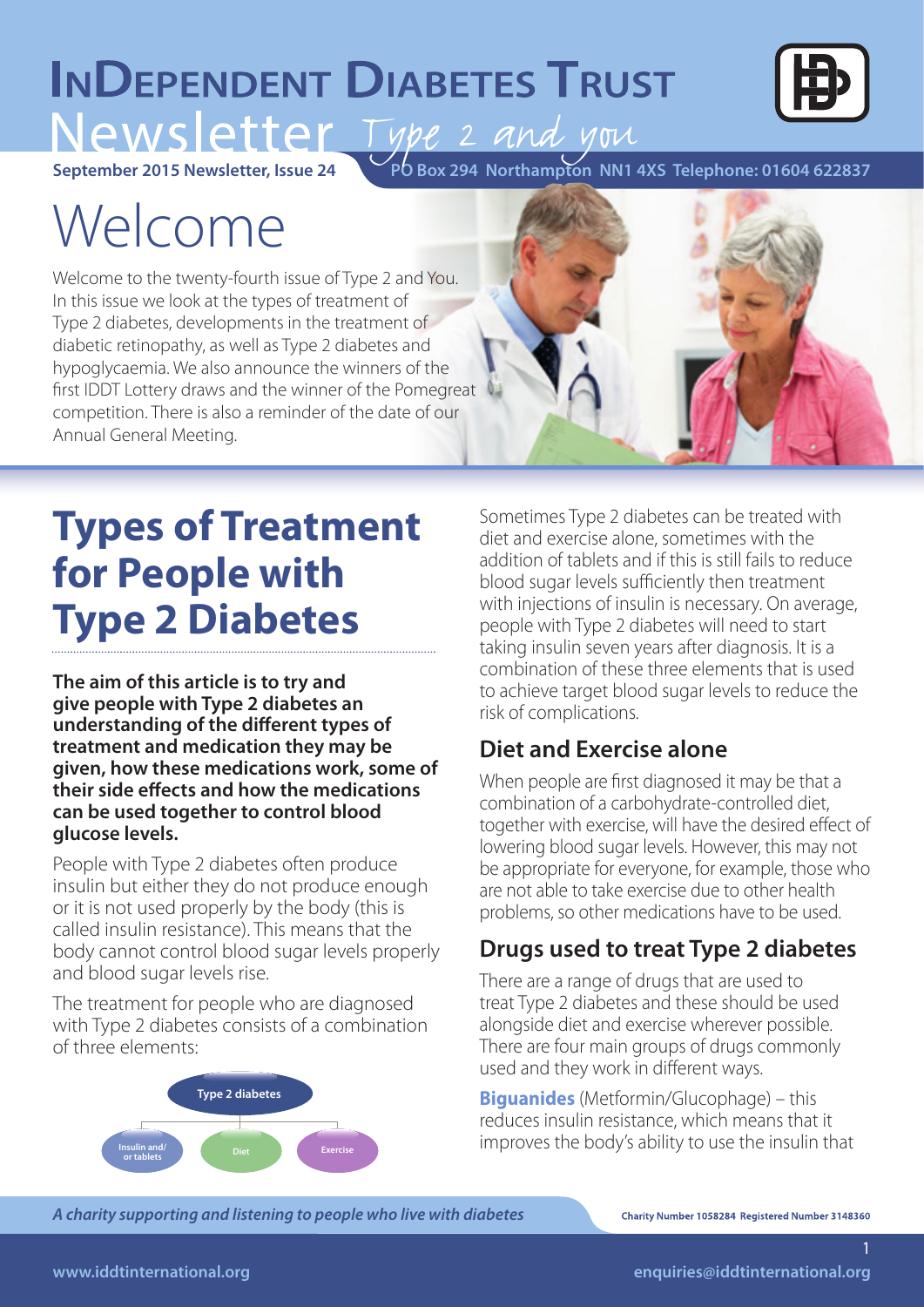is still being produced. Because it does not increase the amount of insulin the body is producing, it does not cause low blood sugar levels (hypoglycaemia or "hypos"). Its main side-effect is stomach upsets. If metformin on its own does not control blood sugar levels, then another drug may be added from the range known as sulfonylureas.

**Sulfonylureas** (Glibenclamide, Gliclazide/Diamicron, Glimepiride/Amaryl, Glipizide/ Minodiab, Tolbutamide) – these drugs increase the amount of insulin the body produces. This means that they have the effect of lowering blood sugar levels and can cause hypos. Their side effects can also be stomach upsets and skin reactions.

**Glitazones** (Pioglitazone/ Actos) – these can also be added to the treatment regime. These drugs work by reducing insulin resistance in fat tissue, muscles and the liver. There has been some recent research that shows that they can cause fluid retention, heart and liver problem and increase the risk of osteoporosis. Some doctors are no longer prescribing them and you should discuss these drugs with your doctor if you are taking them. They can cause hypos.

**DPP-4 Inhibitors** (Saxagliptin/ Onglza, AlogliptinVipidia, Linagliptin/Trajenta, Sitagliptin/ Januvia, Vildagliptin/Galvus) – these work by slowing down the breakdown of incretin hormones, resulting in increased insulin production at mealtime and slowing down the production of glucose in the liver. They can also cause hypos and side effects include upper respiratory tract infections, headaches and abdominal pain.

There are other newer drugs<br>that can be used to treat Type<br>2 diabetes, such as Exanatide/<br>Byetta/Bydureon, Liraglutide/ that can be used to treat Type 2 diabetes, such as Exanatide/ Byetta/Bydureon, Liraglutide/ Victosa and Lixisenatide/ Lyxumia. These are injected but they should not be confused with insulin. They work in several ways; they stimulate the body to make insulin, they slow down the rate at which glucose passes from the gut into the bloodstream, they cause cells in the body to remove glucose from the blood and finally they act on the brain to produce a feeling of fullness that reduces appetite and therefore food intake. They are used together with tablets and because they lower blood sugar levels they can cause hypos. Different people can experience different side effects but the most common are stomach upsets.

### **Adding in Insulin**

If these medicines still don't control blood sugar levels well enough then the doctor may prescribe insulin. There are lots of different insulin regimes and different types of insulin but people usually start with an intermediate or long-acting insulin, taken at bedtime or twice daily, according to individual need. Intermediate and long-acting insulin works in the background all the time. It may be necessary to also add in a short acting insulin that is given at mealtimes. All insulins work to reduce blood sugar levels and so can also cause hypos.

However it is important to remember that if/when a person starts to take insulin they do not become a person with Type 1 diabetes, they become a person with Type 2 diabetes who takes insulin!

 $\overline{\phantom{a}}$ 

 $\bullet$  $\bullet$  $\bullet$  $\bullet$  $\bullet$  $\bullet$  $\bullet$  $\bullet$  $\bullet$  $\bullet$  $\bullet$  $\bullet$  $\bullet$  $\bullet$  $\bullet$  $\bullet$  $\bullet$  $\bullet$  $\bullet$  $\bullet$  $\bullet$  $\bullet$  $\bullet$  $\bullet$  $\bullet$  $\bullet$  $\bullet$  $\bullet$  $\bullet$  $\bullet$  $\bullet$  $\bullet$  $\bullet$  $\bullet$  $\bullet$  $\bullet$  $\bullet$  $\bullet$  $\bullet$  $\ddot{\phantom{0}}$  $\bullet$  $\bullet$  $\bullet$  $\bullet$  $\bullet$  $\bullet$  $\bullet$  $\bullet$  $\bullet$  $\bullet$  $\bullet$  $\bullet$  $\ddot{\phantom{a}}$  $\bullet$  $\bullet$  $\bullet$  $\bullet$  $\bullet$  $\bullet$  $\bullet$  $\bullet$  $\bullet$  $\bullet$  $\bullet$  $\bullet$  $\bullet$  $\ddot{\phantom{0}}$  $\begin{array}{c} \bullet \\ \bullet \end{array}$  $\overline{\phantom{0}}$ 

**Several new insulins have come to the market recently; three high strength insulins which have concentrations greater than the previously standard strength of U100 and biosimilar insulin.** 

The Trustees of IDDT have discussed the introduction of different strengths of insulin in depth and strongly expressed their concerns about the risks of errors by people with diabetes, health professionals and hospitals. These concerns come from their experiences of the introduction of the first genetically modified human insulin in the 1980s when there was a dearth of evidence of benefit and many people with diabetes were not informed of the differences from their previous natural animal insulin.

These new stronger insulins have been largely developed for people who require large doses of insulin to reduce the volume injected and the number of injections.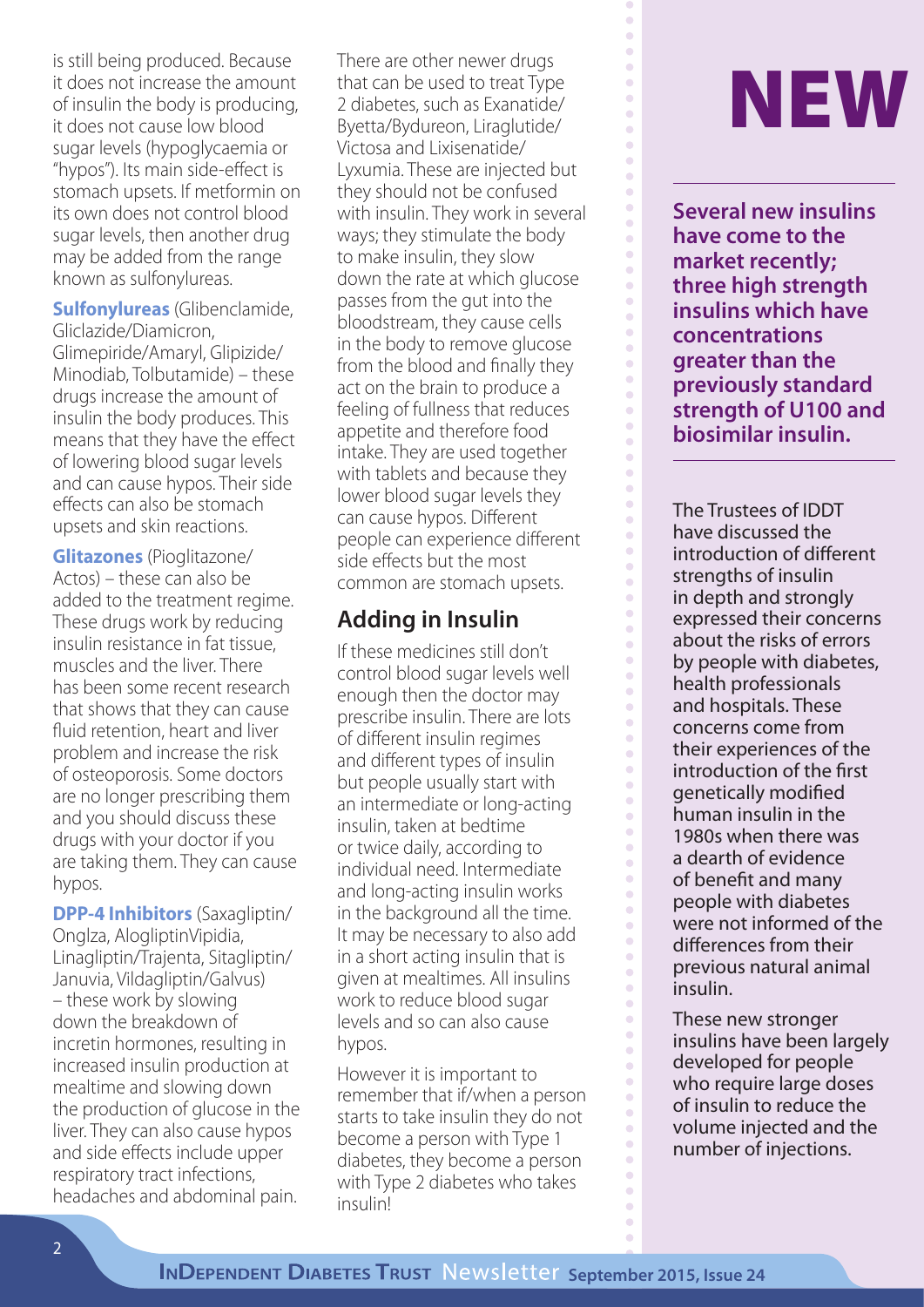# high strength insulins

## **New term – the 'dose step'**

The 'dose step' is a new term to define how to dial up the required dose on the prefilled pen.

#### **For Lantus, Toujeo and both strengths of Humalog:**

• one dose step on the prefilled pen is equivalent to one unit of insulin.

#### **In contrast, for Tresiba:**

- one dose step on the U100 pen is equivalent to one unit of Tresiba
- one dose step on the U 200 pen is equivalent to 2 units of Tresiba.

### **Dose conversion when switching between standard and high strength insulin products**

For all the insulin products in the table below, the required dose is displayed in the dose counter window of the prefilled pen.

For Humalog 100 and 200 units/mL KwikPens, and for Tresiba 100 and 200 units/mL FlexTouch pens so there is no need for dose conversion when transferring patients from the standard to high strength version or vice versa.

However, Toujeo is not bioequivalent to Lantus so dose adjustment is needed when patients are switched from Lantus or other basal insulins to Toujeo or vice versa.

#### **Here are the details of the new insulins:**

#### **If you are being changed to a different strength insulin, the MHRA advice to health professionals is worth noting.**

Before starting treatment with a high strength, fixed combination or biosimilar insulin:

- consult the summary of product characteristics and any educational material,
- ensure that patients read and understand the patient leaflet and any patient education material,
- ensure that patients receive appropriate training on the correct use of the product,
- give patients a patient booklet and Insulin Passport (or safety card),
- warn patients only to use insulin as they have been trained because using it any other way may result in a dangerous overdose or underdose.

**Their advice to people with diabetes is obvious - monitor glucose levels closely after starting a new treatment and in the following weeks. You may need to adjust doses and timing of concurrent rapid acting or short acting insulin products and other antidiabetic treatments.**



| <b>Key feature</b> | <b>Active substance</b> | <b>Brand name</b> | <b>Strengths</b>         | <b>Injection device</b> |
|--------------------|-------------------------|-------------------|--------------------------|-------------------------|
| High strength      | Insulin degludec        | Tresiba           | U100: U200               | FlexTouch prefilled pen |
|                    | Insulin                 | Humalog           | U100: U200               | KwikPen prefilled pen   |
|                    | Insulin glargine        | Lantus            | U100                     | SoloStar                |
|                    |                         | Toujeo            | U300                     |                         |
| Fixed              | Insulin degludec &      | Xultophy          | Degludec and 3.6mg/mL of | Prefilled pen           |
| combination        | liraglutide             |                   | liraglutide (Victoza)    |                         |
| Biosimilar         | Insulin glargine        | Abasaglar         | U100                     | Lilly reusable pen      |

*The European Medicines Agency is consulting on safety advice and the MHRA in the UK has stated that it is important that patients and health professionals are aware of the different strengths and how to use them to minimise the risk of medication errors, such as the wrong dose of insulin being injected.*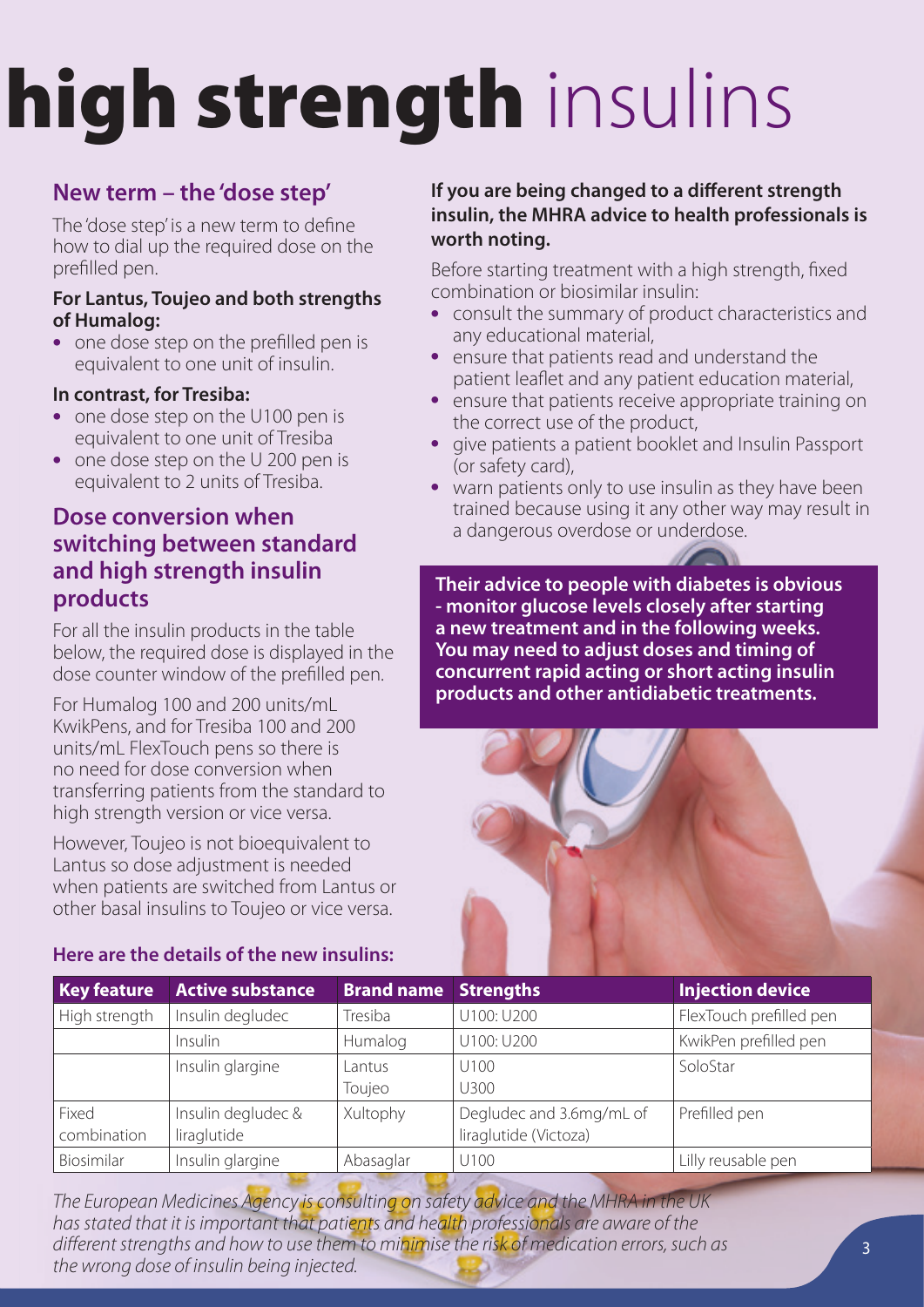# Diabetic Retinopathy

**It's a scary thought that, according to IDF, diabetes affects around 382 million people worldwide and by 2035 is projected to increase to some 600 million. Diabetic retinopathy and macular oedema are both serious complications of diabetes which can impair vision and may lead to complete loss of vision. After twenty years of diabetes, nearly all patients with Type I diabetes and >60% of patients with Type 2 diabetes will have some degree of retinopathy so it is a huge issue, nationally and globally.**

Current treatments of pan-retinal photocoagulation (laser) or intraocular injections of anti-VEGF (Vascular endothelial growth factor) drugs are both invasive and uncomfortable for the patient, making them treatments of last resort. They are typically given at a late stage in the development of these eye complications when patients' eyesight is already being threatened. They also have serious side effects.

The Noctura 400 Sleep Mask has the potential to revolutionise the treatment for diabetic retinopathy. It can be used at all stages through the progression of the disease and could also be used as a preventative treatment. It offers a home-based, non-surgical and non-invasive monitored therapy for people with diabetes who have these

serious sight complications. It will significantly change the patient experience compared with current treatments.

#### **The Facts**

There is a growing body of research which has found that diseases such as diabetic retinopathy and macular oedema are driven, in part, by lack of oxygen to the retina (retinal hypoxia). The retina uses more oxygen per unit mass than any other tissue in the body due to the fact that photoreceptors have a phenomenally high metabolic rate. That demand for oxygen becomes even greater at night, rising by around 40% as rod photoreceptors dark-adapt. In the healthy eye, this isn't a problem as the eye provides just enough to get by.

People with diabetes commonly have microvascular damage, which can start to compromise retinal blood circulation and oxygen transport and once circulation is sufficiently compromised, the result is retinal hypoxia. The body's natural response to this is to promote new growth of blood vessels to compensate by releasing VEGF but unfortunately these new vessels are weak and suffer from leakage of fluid which results in retinopathy and oedema.

#### **Current Treatments**

• Laser photocoagulation effectively cauterises the affected and damaged blood vessels in the retina; the treatment

is not permanent, delays the inevitable progress of the disease and also irreversibly damages photoreceptors. (This is the visual field loss which can lead to loss of the driving licence.) The laser is the standard of care when the retinopathy and macular oedema become clinically significant. Although laser treatment reduces the risk of moderate visual loss by 50% at this stage, it is not effective in restoring best corrected visual acuity and has significant side effects that can impact on the quality of life. The other treatment,

• Intraocular injections of anti VEGF drugs are used for diabetic macular oedema and this treatment that is provided within secondary care to the later stages of the disease.

#### **Noctura 400 Sleep Mask**

The Noctura 400 is a Sleep Mask which provides a non-invasive treatment for diabetic retinopathy, reducing the need for the invasive interventions mentioned above. It works on the principle of directing low intensity light of a specific wavelength into the rod cells during sleep. It restores the rods to their daytime state, reducing the need for oxygen and avoiding the hypoxic responses and therefore preventing the progression of retinopathy and macular oedema.

The Noctura 400 Sleep Mask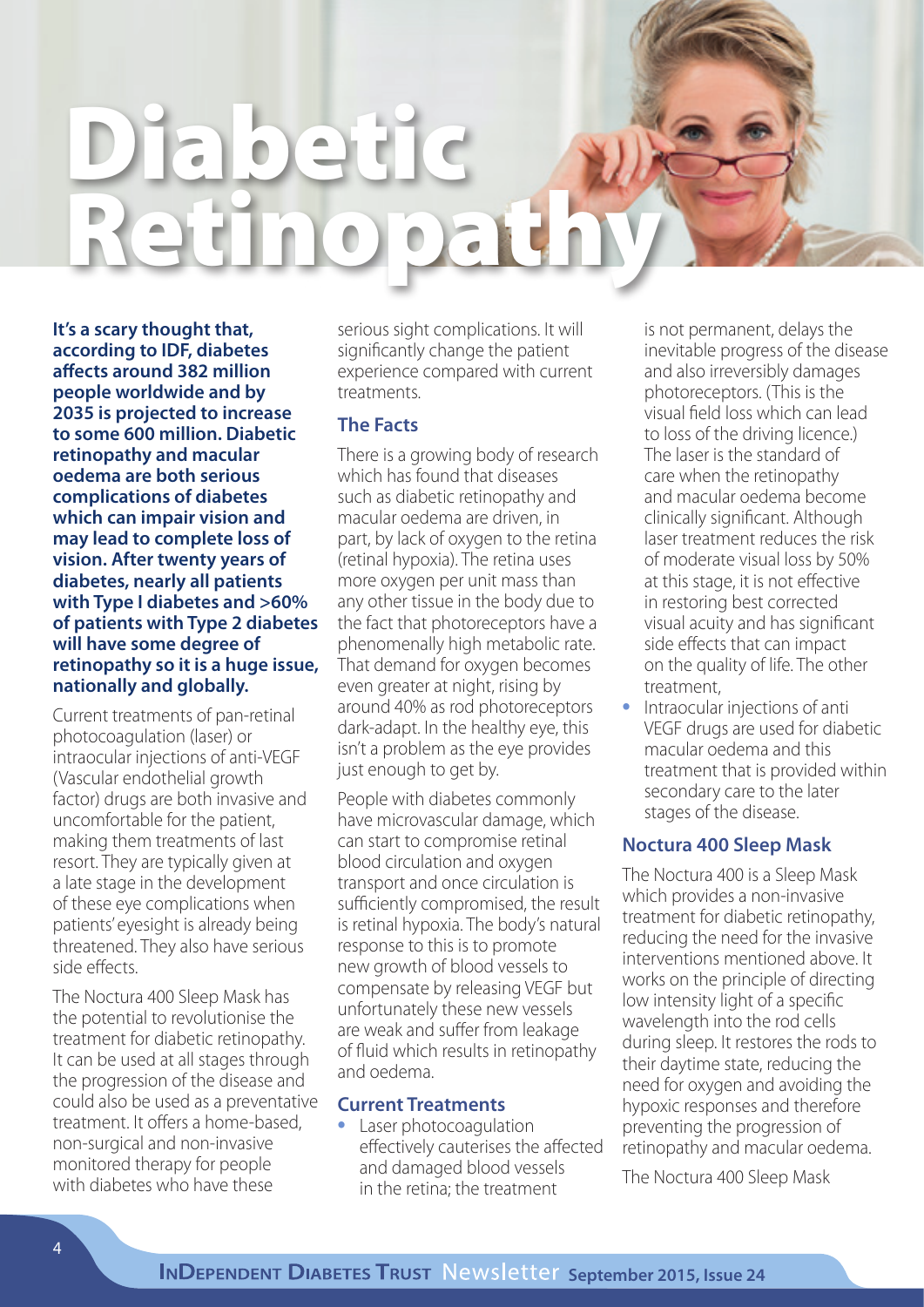# **diabetes related sight loss**

**The Noctura 400 eye mask is an effective, nonsurgical and non-invasive treatment for Diabetic Retinopathy and Diabetic Macular Oedema.**

*By Richard Kirk, CEO PolyPhotonix*

consists of organic light-emitting diodes (OLED's) housed inside a soft cushioned fabric mask, designed to be worn at night, to deliver a precise dose of light therapy during a patient's normal hours of sleep. The mask is programmed to administer the correct dose of light each night as part of a continuing therapy and it also measures patient adherence. At the end of the allocated period (usually 12 weeks), the mask is returned to the clinician for analysis and a replacement mask is provided. The collected adherence information allows the clinician to compare how regularly the mask has been worn, with changes in vision and the condition of the disease.

#### **Availability**

The Sleep Mask is currently available to patients' privately through approved optometrists as well as through our national provider, The Outside Clinic, who provide a home optician service. It is anticipated that it



will be adopted by the NHS in the future.

The Noctura 400 Sleep Mask has been developed by multi-award winning company PolyPhotonix, with a number of UK government and NHS funded research collaborations including Liverpool and Durham Universities. There are a number of clinical trials completed and a number still in progress; it is the data from these trials that has allowed the Noctura 400 to be awarded a CE mark.

On the Noctura website there are a number of patient testimonials included (also at: https://www.youtube.com/ watch?v=eKTOvY28WG0 ) as well as an OCT scan from a patient who has used Noctura 400, showing the before and after scans (during a 6 month period) and the results are incredible.

#### **For further information:**

**Visit: http://noctura.com/iddt Twitter: @noctura400 | Facebook: http://tinyurl. com/Noctura400 Freephone 0800 60 50 40**



#### **SGLT2: Canagliflozin/Invokana, Dapagliflozin/Farxiga, and Empagliflozin/Jardiance**

The European Medicines Agency (EMA) has started a review of canagliflozin, dapagliflozin and empagliflozin, which are diabetes medicines known as SGLT2 inhibitors. This was requested by the European Commission following several reports of diabetic ketoacidosis (DKA) in patients on SGLT2 inhibitor treatment for Type 2 diabetes. EMA will now review all available data on the risk of diabetic ketoacidosis (DKA) with SGLT2 inhibitors and consider whether any changes are needed in the way these medicines are used in the EU.

The announcement says, "*Patients who have any concerns about their diabetes medicines should consult their doctor or pharmacist. It is important that patients with diabetes continue to take their prescribed treatment and do not stop treatment without first discussing with a healthcare professional*".

A similar review is being carried out by the FDA in the US. They are warning health professionals to evaluate for the presence of acidosis, including ketoacidosis, in patients experiencing these signs or symptoms and to discontinue SGLT2 inhibitors if acidosis is confirmed, and take appropriate measures to correct the acidosis and monitor sugar levels. The signs and symptoms listed included difficulty breathing, nausea, vomiting, abdominal pain, confusion, and unusual fatigue or sleepiness.

The FDA searched their database of adverse event complaints about these drugs and from March 2013 to June 2014 there were 20 cases of DKA reported, most of them with Type 2 diabetes as the indication. Hospitalisation was required in all of the cases, and the median time to onset was 2 weeks after starting the drug. The FDA said that the cases they analysed were atypical because glucose levels were only mildly elevated at less than 200 mg/dL (11mmol/l in the UK) in some reports.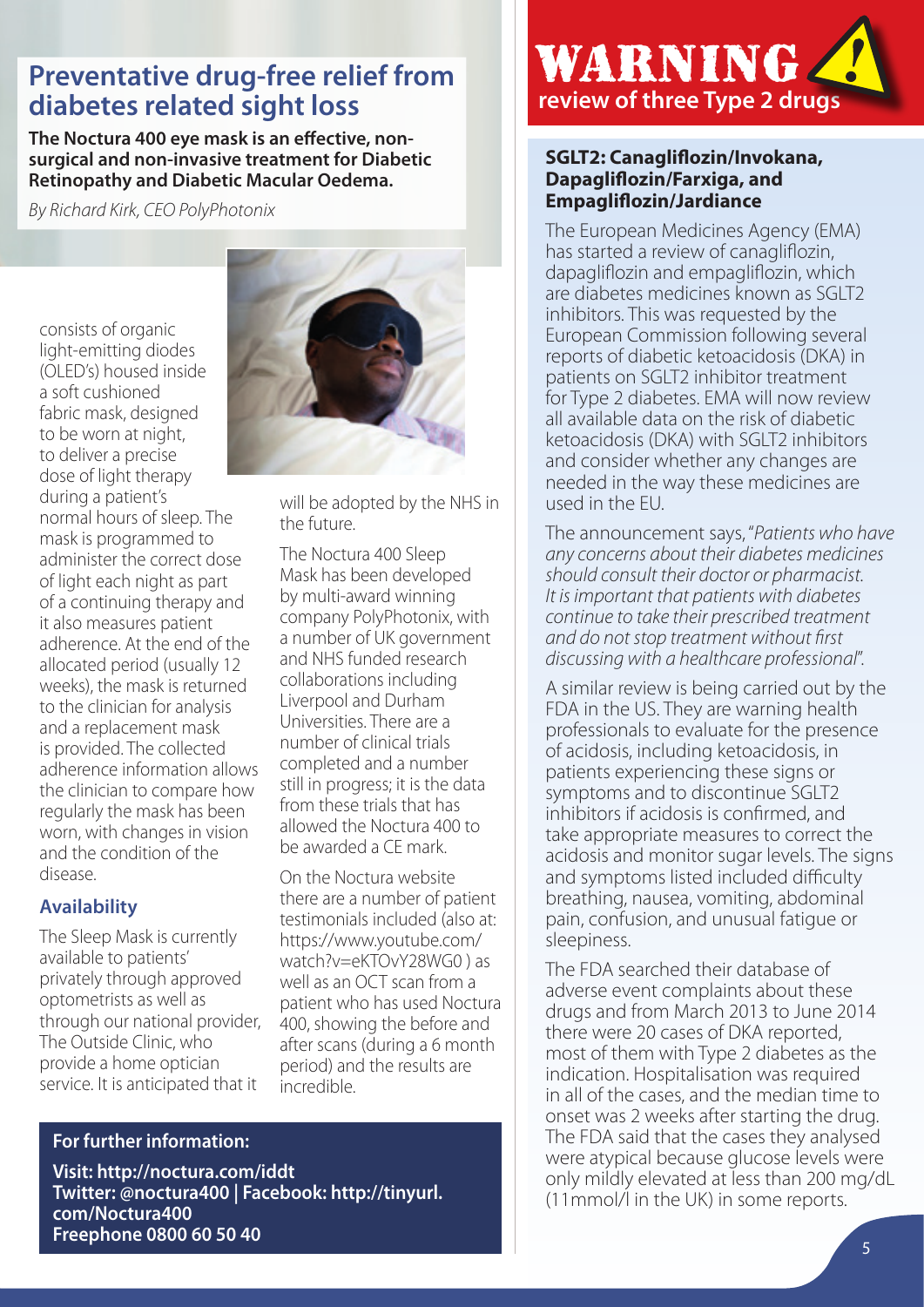

Charities have repeatedly been in the news following the sad death of volunteer fundraiser Olive Cooke. Despite a statement from her family that communication from charities did not cause her to take her own life, the issues raised are very important and charities have been widely criticised for poor or aggressive fundraising calls. In light of this, Sir Stuart Etherington, Chief Executive of the NCVO, has been asked by the Minister for Civil Society, to conduct a review of fundraising self-regulation.

The Trustees would like to reassure our members, and the wider public, that IDDT does not fundraise by cold calling or mass mailings which we consider to be intrusive and as bad as all the other unwanted calls or texts that many of us receive.

**IDDT relies on voluntary donations and we are extremely grateful for the help that you our members and supporters give us.**

# The Winners of IDDT's lottery draws!



We are delighted to announce the winners of the first draw of our monthly lottery for June 2015. They are as follows:

**1st prize** of **£339.84** goes to Chris from Bugbrooke **2nd prize** of **£254.88** goes to anon. from Amersham **3rd prize** of **£169.92** goes to Ronald from Bradford **4th prize** of **£84.96** goes to Peter from Nelson

## **Winners of the July 2015 draw are:**

**1st prize** of **£168.48** goes to Jean from Looe **2nd prize** of **£126.36** goes to Evelyn from Stockport **3rd prize** of **£84.24** goes to anon from Selston **4th prize** of £42.12 goes to Peter from Nelson (2nd time winner!)

Note: the winners of the draws for August, September and October will be announced in our December Newsletter or will be available on our website.

#### *Thank you to everyone who joined in IDDT's lottery.*

If you would like to join in for just £2.00 per month, then give us a call on 01604 622837 or email tim@iddtinternational.org



#### **Don't forget to ask for your FREE IDDT TAX DISC using the contact details at the end of this newsletter.**

The disc is the same size as the old car tax disc and is even perforated – so show your support for us and ask for your IDDT tax disc today!

## Winner of the Pomegreat Competition

Over 100 people entered the competition to win a year's supply of Pomegreat juice drink in the June. The answer to the competition was 4 and the winner was Mr J.G. of Seaham in County Durham, so we hope he enjoys his juice!

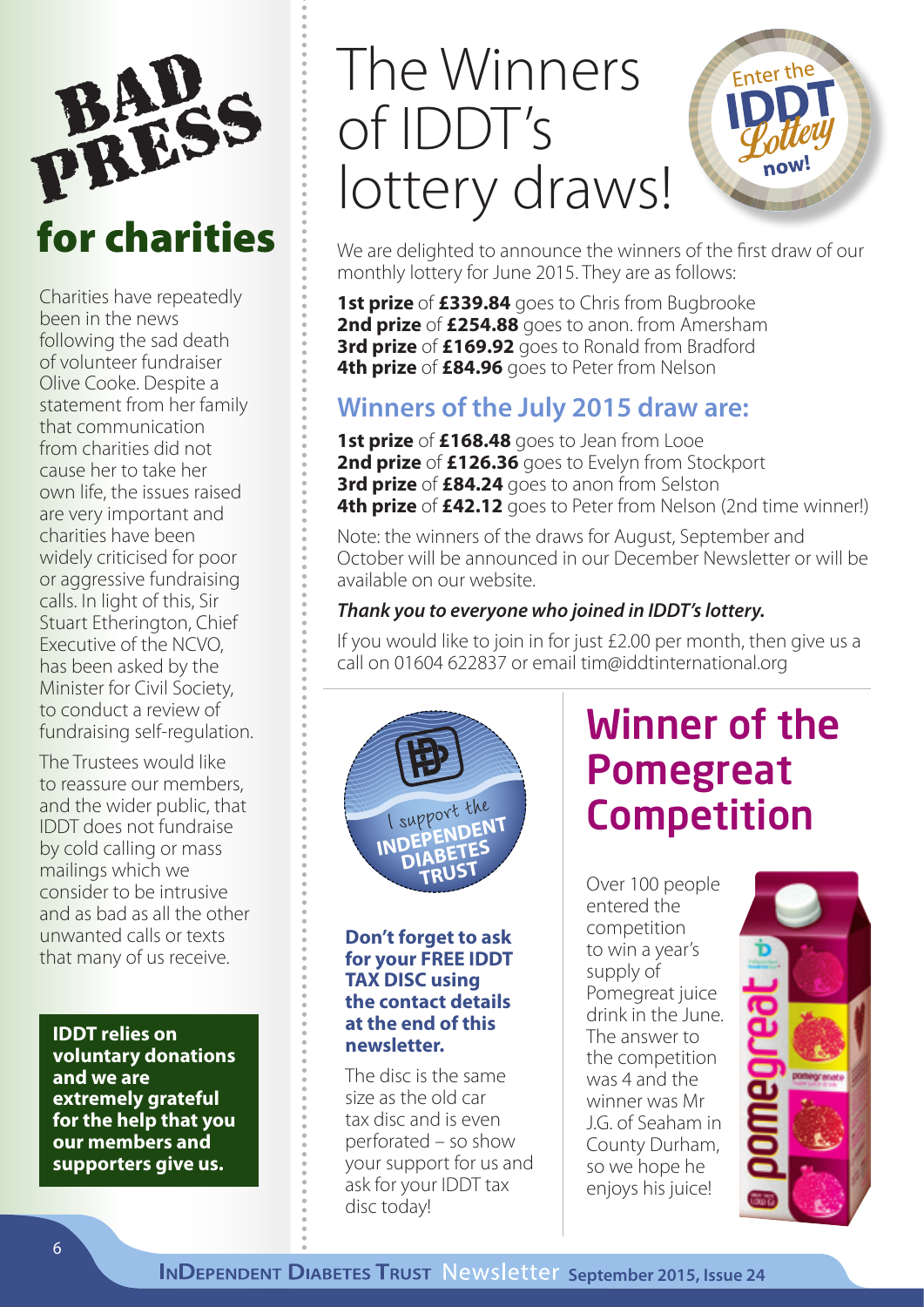# Hypoglycaemia Type 2 diabetes

It is well recognised that hypoglycaemia is the biggest<br>daily fear of people with Type 1 diabetes and those wi<br>Type 2 diabetes who are taking insulin or drugs that<br>can cause hypoglycaemia. The only treatment for Type 2 **t is well recognised that hypoglycaemia is the biggest daily fear of people with Type 1 diabetes and those with Type 2 diabetes who are taking insulin or drugs that diabetes that does not cause hypoglycaemia is metformin because it increases the body's sensitivity to insulin but does not increase insulin production, as do other drugs. If people with Type 2 diabetes are treated with insulin, then they are also at risk of hypos.** 

It has been thought by many people, including health professionals, that severe hypoglycaemia was primarily a problem for people with Type 1 diabetes and rarely, if ever, occurs in Type 2 diabetes. However, research presented at the ACCE Congress, May 2013, has confirmed that severe hypoglycaemia can occur in both Type 1 and Type 2 diabetes. (Severe hypoglycaemia was defined as hypos that required the assistance of another.) This study also showed:

- During the time studied, 11.9% of people with Type 1 diabetes had a severe hypo compared with 1.7% of people with Type 2 diabetes,
- Quality of life was considerably worse in people who experienced severe hypos.
- Social functioning scores were lower in people with Type 1 and Type 2 who experienced severe hypoglycaemia compared with those who did not.
- Severe hypoglycaemia appeared to be linked to lower physical health problems in people with Type 1 diabetes. However, there was only borderline association in Type 2 diabetes..

The researchers concluded that their research highlights the need to minimise hypoglycaemia and particularly severe hypoglycaemia in both Type 1 and Type 2 diabetes.

**A further report, 'Hypoglycaemia and Diabetes' issued by the American Diabetes Association [ADA] and The Endocrine Society in 2013 reviews the impact of hypoglycaemia on people with diabetes and highlights that certain populations are especially vulnerable to hypoglycaemia – children and teenagers with Type 1 diabetes, the elderly, hospital patients and pregnant women. One of its recommendations is that blood glucose level targets should be individualised based on the patient's age, life expectancy, other conditions present, patient preferences and how hypoglycaemia might affect the person's life.**



## **Lizzie's Tea Party to help children with IDDT's international projects**

Lizzie has Type 1 diabetes and every year she and her Mum organise a big fundraising party where they live, in Ballatar. The children have a great time including fun on a bouncy castle. Their friends and family are very supportive and this year they raised an excellent £1117.

They raise the money to help IDDT with our international activities to help families with diabetes that cannot afford the insulin and other medical supplies they need.

So a huge thank you to Lizzie, her Mum, their family and many friends for their support.